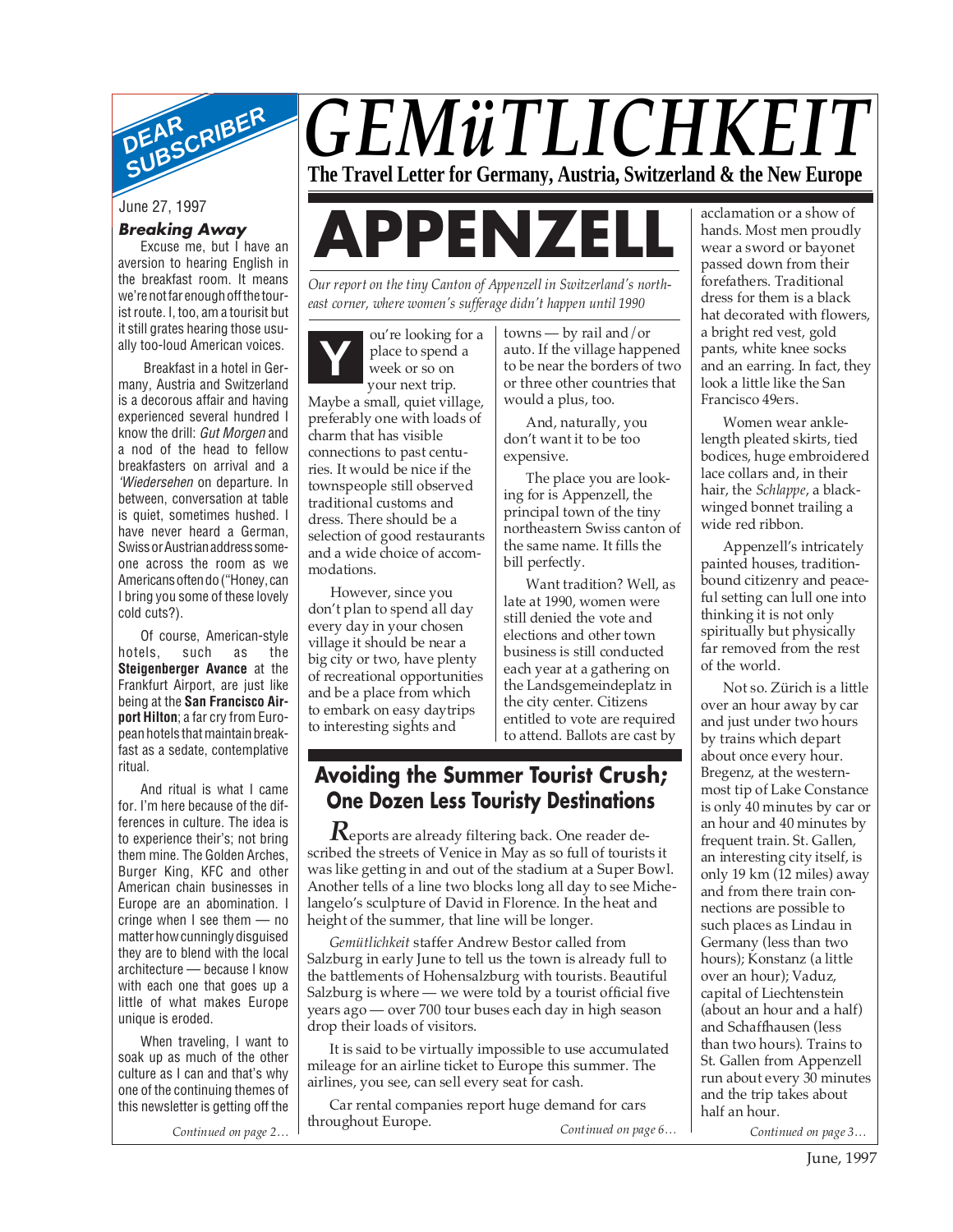#### *DEAR SUBSCRIBER Continued from page 1*

beaten track and away from tourist hordes. Masses of other people doing exactly what I'm doing, all speaking my language, doesn't cut it.

Some people tell me they enjoy meeting other Americans in Europe. They join up for drinks and for dinners and new friendships are made. Others tell me they like European hotels but every once in a while find it a relief to check in to a Hilton or Intercontinental with American-style showers and where they can order bacon and eggs and toast for breakfast. Not me.

European hand-held, shower-over-thebathtub attachments are sometimes awkward but I find them a small price to pay for traditional ambience. As to bacon and eggs, in the city of Hayward, California, alone, there must be several dozen restaurants where I can order such a meal, but nowhere can I find the fresh rolls, butter, cheeses and meats one is served in most German, Austrian and Swiss hotels.

Too many Americans and things American diminish that feeling of being part of the culture and of independent discovery. A private audience with the Pope is a greater experience than getting just a glimpse of him from a jam-packed **St. Peter's Square**. Seeing the Chagall stained glass windows in Zürich's **Fraunkirchen** all alone on a cold winter morning is vastly more fulfilling than seeing them with a pushing, sweating crowd of 500 — most chattering in your own language — on a warm summer afternoon.

One of the great pleasures of auto travel in Germany, Austria and Switzerland is rolling into a little town and discovering a local festival is underway. Invariably that means live music, dancing, food booths, beer tents and sometimes parades. It seems we always

wind up getting into a conversation with a few locals. Though we try a little German, the ultimate success of such discussions seems always to depend on their knowledge of English.

Stumbling onto these affairs is sheer delight and has given us some of our very best travel experiences. If we had never gotten away from the main tourist haunts we would have missed them. Seeing a world renowned building or painting is stimulating but seldom as satisfying as an oompah band, a couple of beers and finding out how much you have in common with a table of local townspeople. Such experiences are hard to come by if you never break away from the crowd.

Those who share these feelings may find useful this month's story on avoiding the summer tourist crush in Europe.

#### **Wagons, Ho!**

This is the time of year we get a lot of new subscribers. Welcome. Following is some nitty gritty all Gemütlichkeit subscribers should know about:

• We have a new email address: gemut@pacbell.net. We seldom retrieve mail from our rbestor@ix.netcom.com or rbestor@aol.com addresses.

• Gemütlichkeit is mailed at the end of each month. We write between the 15th and 25th of each month, then it's 48 hours at the print shop and, if all goes well, the mailing house gets it to the post office two to three days after that. Ideally, you have the information from two to three weeks after it is written. Except for weekly news magazines such as Time and Newsweek, the writer-to-reader time line for monthly magazines is typically six weeks to two months.

Once our mailing house drops Gemütlichkeit at the post office we're out of the picture. Independent surveys of mail delivery of periodicals indicates service is deteriorat-

ing. It had been hoped that computers and increased automation would improve things and perhaps they eventually will, but for now we're getting a lot of calls asking "where's my Gemütlichkeit?".

One difficulty is that each address label must be barcoded. This is done with USPSapproved software that certifies each address and puts the proper nine-digit zip code on the label. In some cases the software adjusts addresses and corrects them. At other times, if there is something incorrect about the address, the post office software simply doesn't recognize it and the envelope in question is often delivered late or never. Please check your Gemütlichkeit envelope label and make sure the address is correct. You may wish to contact your local post office to determine your exact address. To advise us of your correct address, or to change your address, please send a postcard to 2892 Chronicle Ave., Hayward CA 94542.

• In the days the West was won, advance scouts traveled a few days ahead of the wagon train and reported back on which was the best route, where there was good water and a good place to camp without too many hostile native Americans. They weren't any smarter or more savvy than the people they advised, they'd just been over the trail a few more times. Sometimes the scouts suggested the safest route but the settlers chose an easier trail; or vice versa. I see our role the same as those old scouts; to bring back the latest info. We have our own biases and tastes and they may not always match yours. When that happens, or when you've just been over the trail yourself and have some suggestions for those coming behind you, we want to hear about it. Drop a note.

(Of course you know what usually happened when the wagon master didn't follow the scouts' advice, don't you? Well, it wasn't very pretty.) — RHBĬМ

| <b>GEMÜTLICHKEIT</b><br><b>Vol. 11, No.6</b>                                                                                                                                              |                                                                                                                                                                                                                                                                                                                                                                                                                                                                                                                                                                 | <b>HOTEL RESTAURANT RATING KEY</b>                                                                                                                                                     |                                                                                                                                                           |                                                                                                                                        |                                              |
|-------------------------------------------------------------------------------------------------------------------------------------------------------------------------------------------|-----------------------------------------------------------------------------------------------------------------------------------------------------------------------------------------------------------------------------------------------------------------------------------------------------------------------------------------------------------------------------------------------------------------------------------------------------------------------------------------------------------------------------------------------------------------|----------------------------------------------------------------------------------------------------------------------------------------------------------------------------------------|-----------------------------------------------------------------------------------------------------------------------------------------------------------|----------------------------------------------------------------------------------------------------------------------------------------|----------------------------------------------|
| <b>June, 1997</b>                                                                                                                                                                         | The Travel Letter for Germany, Austria, Switzerland & the New Europe                                                                                                                                                                                                                                                                                                                                                                                                                                                                                            | <b>Rating Scale</b><br>Excellent                                                                                                                                                       | <b>Scale</b><br>$16 - 20$                                                                                                                                 | <b>Hotel Rating Criteria</b><br>People/Service                                                                                         | 30%                                          |
| <b>Editor &amp; Publisher:</b><br><b>Associate Editors:</b><br><b>Contributing Editors:</b><br><b>Design &amp; Composition:</b><br><b>Consulting Editor:</b><br><b>Subscription Dept:</b> | Robert H. Bestor, Jr.<br>Elizabeth Schiller, Bruce Woelfel<br>C. Fischer, R. Holliday<br>Paul T. Merschdorf<br>Thomas P. Bestor<br>Andy Bestor, K. Steffans<br><b>Gemütlichkeit</b> (ISSN 10431756) is published monthly by UpCountry Publish-<br>ing, 2892 Chronicle Avenue, Hayward, CA 94542. TOLL FREE: 1-800/521-<br>6722 or 510/538-0628. Fax: 510/582-8296. e-mail rbestor@ix.netcom.com.<br>Subscriptions are \$67 per year for 12 issues. While every effort is made to<br>provide correct information in this publication, the publishers can make no | Above Average<br>Average<br>Adequate<br>Unacceptable<br><b>Value Rating</b><br><b>Outstanding Value</b><br>Very Good Value<br>Average Value<br><b>Below Average Value</b><br>A Rip-Off | 12 - 15<br>$8 - 11$<br>$4 - 7$<br>$0 - 3$<br><b>Scale</b><br>$17 - 20$<br>$12 - 16$<br>$9 - 11$<br>$5 - 8$<br>$0 -$<br>-4<br>Special <b>C</b> Designation | Location/Setting<br>Guestrooms<br>Public rooms<br>Facilities/Restaurant<br><b>Restaurant Criteria</b><br>Food<br>Service<br>Atmosphere | 15%<br>30%<br>5%<br>20%<br>65%<br>20%<br>15% |
| guarantees regarding accuracy. Periodicals postage paid in Hayward, CA.<br><b>POSTMASTER: SEND ADDRESS CHANGES TO:</b><br>Gemütlichkeit, 2892 Chronicle Ave., Hayward, CA 94542           |                                                                                                                                                                                                                                                                                                                                                                                                                                                                                                                                                                 | By virtue of location, decor, charm, warmth of management, or<br>combination thereof, an especially pleasant establishment.                                                            |                                                                                                                                                           |                                                                                                                                        |                                              |
|                                                                                                                                                                                           |                                                                                                                                                                                                                                                                                                                                                                                                                                                                                                                                                                 |                                                                                                                                                                                        |                                                                                                                                                           |                                                                                                                                        |                                              |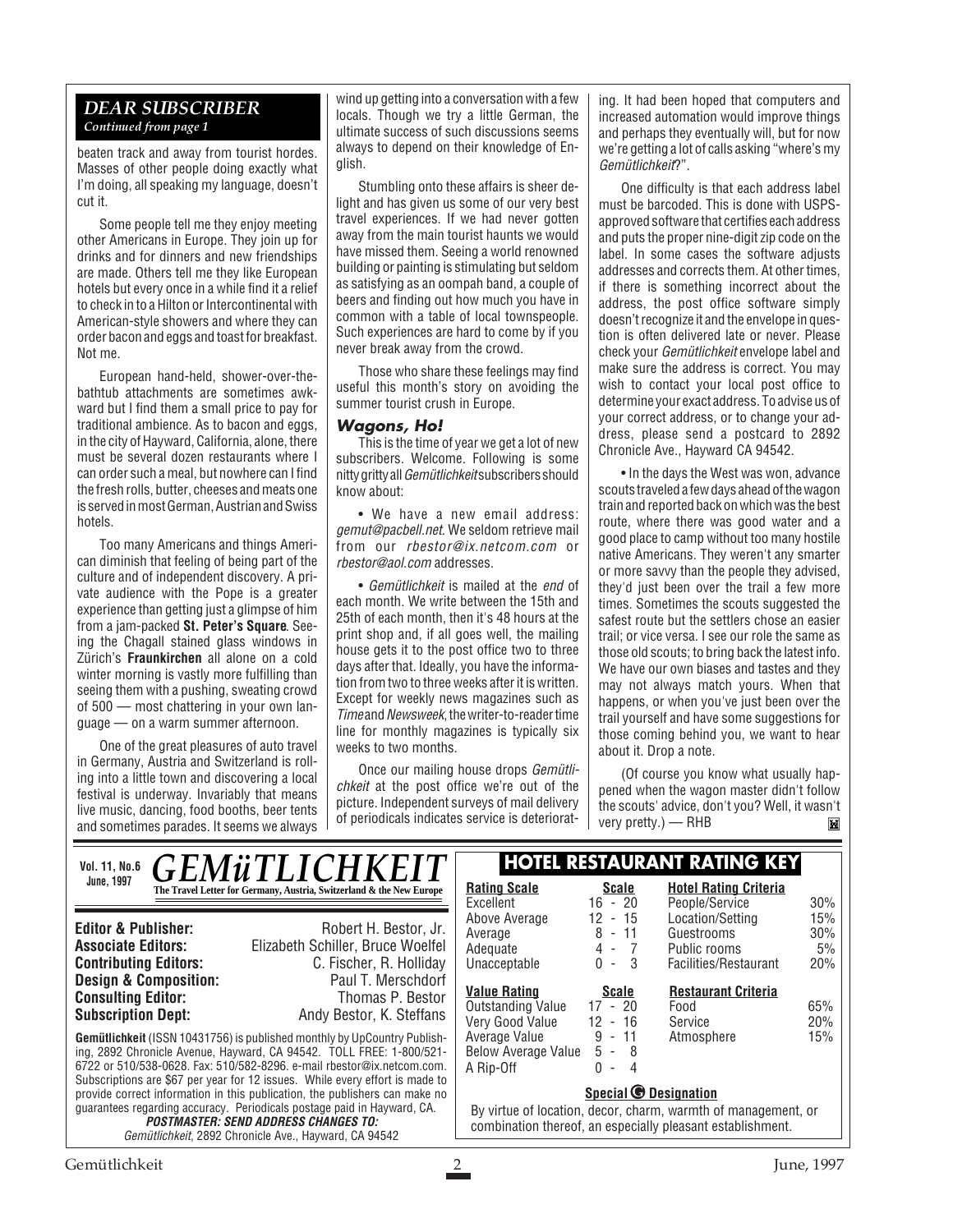#### *APPENZELL Continued from page 1*

A pleasant day for railpass holders might be to take the 10:08 a.m. to Romanshorn via St. Gallen, then the ferry across Lake Constance to Friedrichshafen in Germany, arriving at 11:26 a.m. Have lunch there, perhaps take in the **Zeppelin Museum** (tel. 07541/3801-0, fax 07541/3801-80, Seestrasse 22) and then it's about half an hour east to Lindau. After an afternoon stroll around that delightful lakeside city, catch the 4:29 p.m. to Appenzell, arriving at 6:19 p.m. The ferry also carries automobiles, so you can do the same thing by car.

The village of Stein also makes for a pleasant half-day excursion. There you'll find the **Appenzeller Volkskunde Museum** where most mornings you can watch a farmer making Appenzeller cheese by hand over an open fire. After that go next door to the Appenzell *Schaukäserei* (Showcase Cheese-Dairy) and see the same basic process done in computer-controlled stainless steel tanks, vats, centrifuges and presses. Afterward, you can have lunch in the dairy's restaurant*.*

There are several other picturesque villages in the canton which can be quickly reached by car, bus or tram, or you may even want to walk to some of them.

Each Wednesday morning at 10 a.m. tours are conducted by the **Appenzell Alpenbitter**, a distiller of several liqueurs, the most popular being a black aperitif served over ice and called Alpenbitter. Though our guide spoke only German, the operating-room-clean plant was interesting, particularly the room containing huge open containers of dozens of spices. At the end, there is a tasting and an opportunity to purchase product.

On a clear day you might drive to Schwägalp and take the cable car to Mt. Säntis, the highest peak in the Alpstein range.

Each evening, at a hotel or restaurant somewhere in the area, there is live Swiss mountain music. Traditionally dressed men, each with a single earring (a tiny version of the scoop used in the cheesemaking), play the concertina, piano, bass violin and sometimes one or two other instruments. It is said the best Swiss yodelers **APPENZELL INFO**

**Altitude:** 785 meters, 2,575 feet **Population**: 5,373

#### **Appenzellerland Tourist Office**

Hauptgasse 4 CH-9050 Appenzell Phone: 071 788 96 41 Fax 071 788 96 49

**Appenzell Showcase Cheese-Dairy** Stein CH-90063 Phone: 071/59 17 33 Open 7 days, 8 a.m. to 8 p.m.

**Appenzeller Alpenbitter** Weissbadstrasse 17 Appenzell CH-9050 Phone: 071/87 17 17 Tours Wednesday 10 a.m.

**Appenzell Museum**

Hauptgasse 4 (Above Tourist Office) Phone: 071/87 96 31 Fax: 071/87 96 49 Daily April-Oct.

**Appenzeller Volkskunde Museum** CH-9063 Stein Phone: 071/59 1959

Daily except Monday, April-Oct. **Alpine Music** Check tourist office for schedule

**Other Activities**

Tuesday 10.00 a.m.-11.30 a.m. Guided tour of the town Appenzell. Meeting point: Tourist Information Office. Free. (Also on Thursdays) 2. 00 p. m. - 5. 00 p. m See traditional craftsmen at work in the Appenzell museum: whitewood cooper, wood carver, saddler, peasant artist and silversmith. 2.00 p.m. - 5.00 p.m. Individual excursion by railway to St-Gallen: Visit the Abbey Library and the Textile Museum (free brochure describing both Library and

come from here. Your hotel or the tourist office, which publishes a daily listing of events, can provide details.

Museum). Prices includes train ticket and

Not in most guidebooks but worth a peek is the Baroque **Pfarrkirche St. Mauritius** on Hauptgasse across from the Hotel Hecht. Note the extraordinary chandelier and the church organ.

#### **Appenzell Accommodations**

Romantik-Hotel Säntis

The hotel around which the village of Appenzell revolves is the Säntis. With its steep gabled roof, rows of lace-curtained EDITOR'S CHOICE

entry fees: Adults . 23 Sfr. (\$16), children 15 Sfr. (\$11).

Wednesday

8.00 a.m.-11.30 a.m. Visit an Alpine dairyman and cheesemaker in Grosshütten. Free. 10.00 a.m.-11.00 a.m. Tour of the Appenzeller Alpenbitter distillery. Meeting point: main entrance, Weissbadstrasse 27. Free. 2.00 p.m.-5.00 p.m. Guided hike with herbal specialist. Learn about herbs and how use them in daily life. Price: 8 Sfr. (\$6) (In German only) June-September 10.30 a.m.-7.00 p.m. Guided visit to local dairy farm with cows and small animals. Lunch and tea included. Prices: adults 20 Sfr. (\$14), kids 15 Sfr. (\$11), children under 6 free.

**Thursday** 

2.00 p.m.-3.30 p.m. Wood carving course, make your own butter dish. Price: 20 Sfr. (\$14) Guided visit to an Alpine dairy herdsman's family. Includes simple Alpine lunch and tea. Prices: adults 20 Sfr. (\$14), kids 15 Sfr. (\$11), children under 6 free

Friday

2.00 p.m.-5.00 p.m. Watch embroiderers at work in the Appenzell museum 2.00 p.m.-3.30 p.m. Guided tour of Appenzell historical and embroidery museum. Free.

Saturday\*

9**:**45 a.m.-11.00 a.m. Guided excursion to the Wildkirchli caves. Free of charge. Meeting point: Ground station of the Ebenalp cableway. (\*Only during July and August.)

**Daily**

See cheese and butter made in Altenalp and Bommen.

windows and intricately painted facade overlooking an outdoor terrace, it sits invitingly on the town square.

On our first visit, in 1987, it had just been refurbished. Choosing the finest materials and fixtures seems to have paid off because guestrooms are still in excellent condition. Perhaps the wood has darkened a bit and no doubt the carpets have been replaced but the well-lit marble tile bathrooms still shine.

The public rooms' wood paneling, marble floors and comfortable

*Continued on page 4…*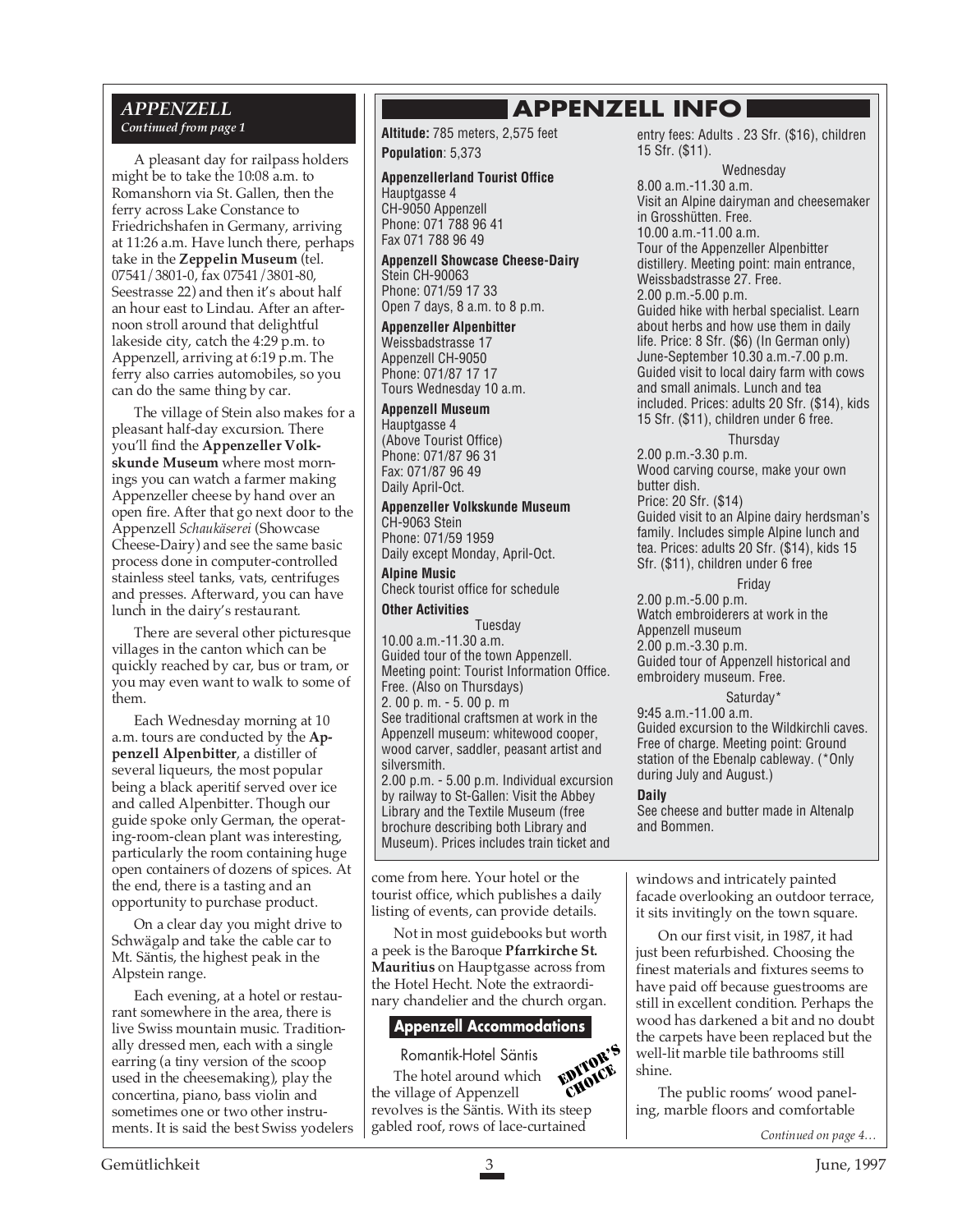#### *APPENZELL Continued from page 3*

leather-covered furniture seem a few shades darker and are just beginning to show age. Still commanding the dining room is the handsome carvedwood mural of life in Appenzell, done in 1956 by local artist Hans Neff.

The best news of all is the hotel's ownership remains in the capable hands of the Heeb family.

Higher priced doubles have small, separate sitting areas and most rooms have glassed-in bathrooms. Doors and walls between sleeping rooms and bathrooms are floor to ceiling glass. A shade can be drawn for privacy. Bathroom interiors are white marble. Room Number 242 has a traditional four-poster "Appenzeller bed" and a carved armoire. Number 114 is a smaller double but still comfortable.

One reason for the hotel's local popularity is its restaurant. The dining areas are agreeable spaces, with light wood-paneled walls and cozy low ceilings. Tables are covered with white cloths over larger blue and white print ones and set with candles, cloth napkins and real flowers. Tiedback frilly white curtains hang in the small, opaque windows.

One dinner began with garlicky mussels served over small squares of toast, followed by a fresh salad of both red and butter lettuce, sliced cucumber, shredded carrots, beets, corn in a curry sauce and celery root. The dressing might have been a tad sharp for some tastes.

Restaurants that successfully execute tried and true recipes are a surprisingly rare commodity. *Kalbsleber und Rösti* (calves liver and fried potatoes) is not what one would call cuisine on the cutting edge, but creative or not, at the Säntis its mouth-watering richness satisfies cravings the American Heart Association recommends we all ignore. Prior to cooking, the liver is brought to the table in a copper pot for approval. It is cut into bite sized pieces, quickly sauteed and then covered with reduced pan juice. A dish to die for perhaps literally.

Another winner was Angler fish, a

salt water creature that when cooked is not flaky but spongy, somewhat like lobster. This, too, was offered for inspection before being carved into medallions and sautéed with provencal herbs and fennel root.

An Appenzeller cheese plate, which consisted of three thick slabs of the pungent local pride served with fruit, wheat bread and shelled walnuts, was good but for us a poor dessert choice. More refreshing and lighter was a plate of "exotic" fruits - banana, apple, blueberries, figs with scoops of raspberry, orange and pineapple sorbet.

We are always disappointed when there is no draught beer available so we made do with bottles of the serviceable Säntis Kristal. Half a bottle of Blauburgunder, a local red called Appenzeller Weinachts WY, cost 22 Sfr. (\$15). Without beverages, the meal for two was about \$100.

This is a well-run small hotel (37 rooms) that hovers somewhere between comfortable and luxurious. Since our most recent visit in November, 1996, the Säntis has embarked on an addition that will add five new nonsmoking rooms.

**Daily Rates:** Singles 110 to 150 Sfr. (\$78-\$106), doubles: 180 to 260 Sfr. (\$127-\$183 ), half pension 35 Sfr. (\$25) per person. Number 116 is specially equipped for handicapped guests. **Contact:** Romantik-Hotel Säntis, Landsgemeindeplatz 3, CH-9050 Appenzell, tel. 071 7878722, fax 071 7874842. Proprietors: Stefan and Catriona Heeb.

**Rating:** QUALITY 15/20, VALUE 13/20

#### Hotel Hecht

Its unpretentious exterior might cause you to pass by the Hotel Hecht without a second glance. The modest reception area might also lull you into thinking it is just another squeaky clean, by-the-numbers Swiss hotel. The Oriental rugs and antiques in the hallways might provide a flicker of a clue but, in truth, you need to be there about 24 hours before realizing that Maria and Regula Knechtle's little Hotel Hecht is a special place. EDITOR'S CHOICE

In 1987, we said it was a hotel we

would like to "fold up, put in our suitcase and take to the next town, though room would have to be found for the people who run it as well."

This writer's first impulse — one too often indulged, unfortunately is to resort to a cliche and say that the extra "something" we feel about the Hecht is hard to put into words. But on second thought, it's easy to reduce it to words. Actually, one word: people. It has to be. There are no exquisitely-carved, wood-paneled walls or ceilings, no priceless antiques, the whole place is pretty basic: comfortable, clean, quiet, good food and friendly management.

Also part of the Hecht's warmfuzzy package is the snug little dining room's home-cooked food, the homey atmosphere in the wood-paneled *Gaststube —* where locals play the Swiss card game *Jass —* and the view of the Alpstein range through the dormer windows of room Number 52.

In 1987, we ate wonderful country meals at the Hecht but this time were there on a night when the dining room was closed. The Knechtle's, however, fed us in the *Gaststube*: *Schnitzel* and a *Schwein Cordon Bleu* filled with Appenzeller cheese accompanied by Ottenberger Pinot Noir from nearby Thurgau-Ruishauser. We finished the evening with Appenzeller Krauter, an herbed *eau de vie* from the local distillery just down the street, and *Rasschas*, an Appenzeller  $cheese (Rass = strong, chase = cheese).$ 

There is here an ability to make guests feel at home.

(Those planning to stay at the Hecht need to know that, while it is centrally located, there is now a series of one-way streets in the town and it is difficult to get directly to the hotel when approaching from the north or west via the main square. You can't drive through Appenzell's center from west to east.)

**Daily Rates:** Singles 90 to 120 Sfr. (\$64-\$85), doubles 150 to 200 Sfr. (\$106-\$141), half pension 30 Sfr. (\$21) per person.

**Contact:** Hotel Hecht, Hauptgasse 9, CH-9050 Appenzell, tel. 071 7874780, fax. 071 7871047

**Rating:** QUALITY 14/20, VALUE 14/20 **G**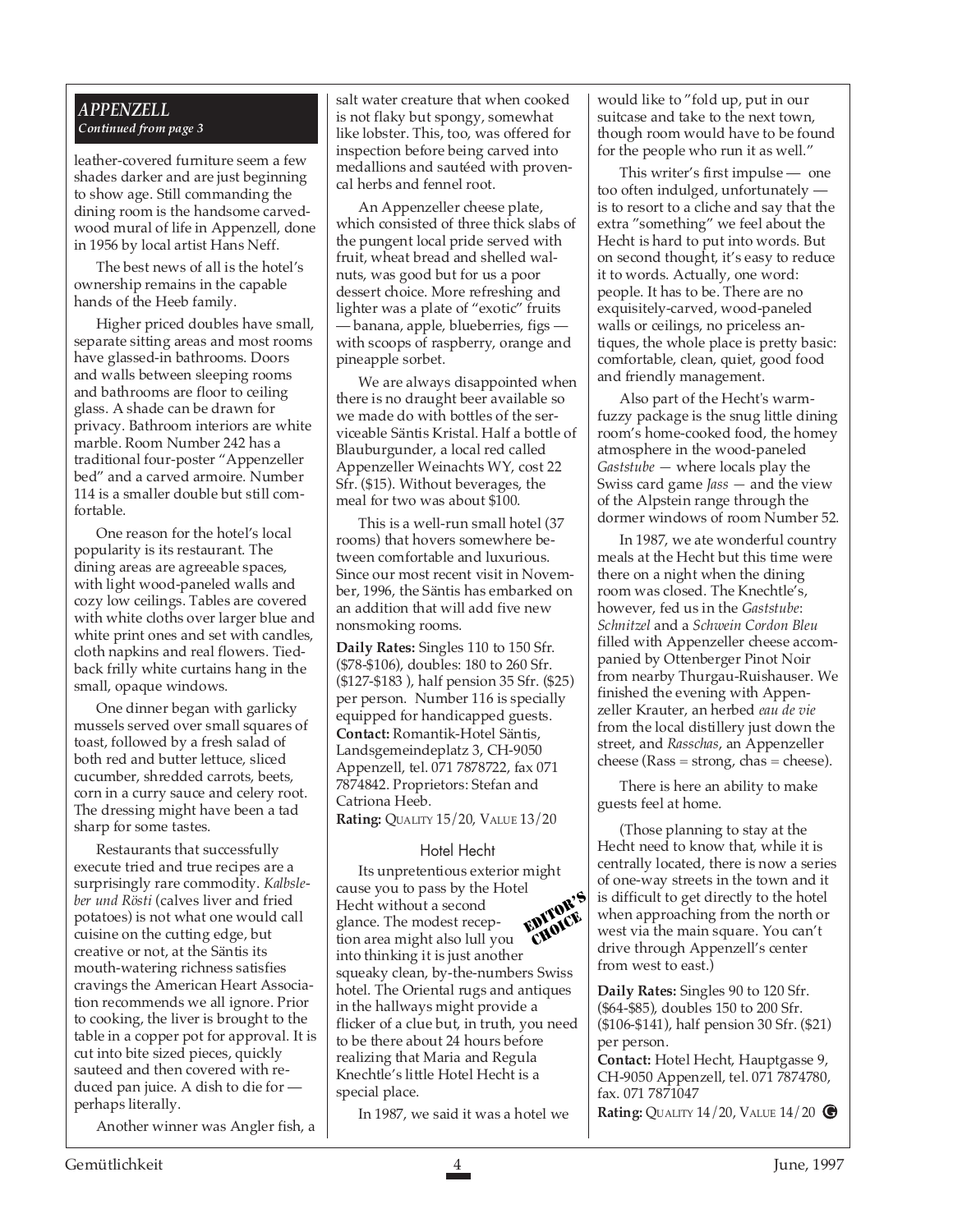#### Hotel Hof Weissbad

The new (August, 1994), rather glitzy 80-room Hotel Hof Weissbad, in the tiny village of Weissbad about 4 kilometers east of Appenzell, bills itself as a health resort and offers the usual "cures" and therapies.

Though the hotel's location, nestled under the looming Alpstein range, is favorable, the modern building seems to take nothing of its identity from its surroundings. It is a hotel that could be in Atlanta or Pebble Beach and look more like it belonged. The plush public rooms feature a glassed-in elevator, a fountain in the lobby and a gleaming grand piano which is played most evenings.

Several of the slightly spare guestrooms have hardwood floors to keep allergy inducing dust at a minimum and some are designated nonsmoking. Most have balconies and the usual four-star amenities.

Naturally, there is a large indoor pool, fitness center and a 24-hour medical staff. Treatments range in price from 12 Sfr. (\$8.50) for 15 minutes in the Solarium (if one considers high doses of ultraviolet rays "treatment") to 140 Sfr. (\$99) for something called *Sauerstoff-Eigenblutbehandlung* HOT.

The hotel makes its own cheese, a process that can be observed four days each week, and there is free shuttle service to Appenzell. A golf course for the hotel is currently under construction and a portion of it may open in the fall.

**Daily Rates:** Singles 195 (\$137), doubles 330 Sfr. (\$232), suites 540 Sfr. (\$380), half board 30 Sfr. (\$21) per person. The hotel offers several packages that include room, half board and various treatment programs. There are two rooms for disabled guests. **Contact:** Hotel Hof Weissbad, CH-9057 Weissbad, tel. 071 798 8080, fax 071 798 8090.

**Rating:** QUALITY 15/20, VALUE 10/20

#### Hotel Löwen

About a block toward the main square along Hauptgasse from the Hotel Hecht is the Löwen, under new ownership.

It offers nine special "Appenzeller" rooms which feature hand-painted furniture typical of the region. Though

the Löwen does not quite measure up to the Säntis or the Hecht, mainly due to a need for refurbishment, do not hesitate to book a room here. Management is friendly and helpful and no doubt has already made a number of improvements since last winter.

**Daily Rates:** Singles 90 to 120 Sfr. (\$64-\$85), doubles: 160 to 200 Sfr. (\$113-\$141), half pension 35 Sfr. (\$25) per person. Sauna and solarium. Proprietors Rita Bircher and Hans Ulrich Rothenberger.

**Contact:** Hotel Löwen, Hauptgasse 25, CH-9050 Appenzell, tel. 071 7872187, fax 071 7872579.

**Rating:** QUALITY 11/20, VALUE 9/20

#### Hotel-Restaurant Kaubad

Four kilometers southwest of Appenzell, in a lovely, quiet location at the end of a narrow road that traverses high pastures, is the Hotel-Restaurant Kaubad.

This is a much simpler hotel than those reviewed above but its access to skiing in winter and walking trails in summer will appeal to guests with those interests.

**Daily Rates:** Singles 95 Sfr. (\$67), doubles: 160 Sfr. (\$113), half pension 35 Sfr. (\$25) per person. Prices are reduced on a sliding scale for bookings of more than one night. No elevator or in-room TV. Indoor pool. Sauna. Proprietors: Freddie and Monika Reymond-Peier.

**Contact:** Hotel-Restaurant Kaubad, CH-9050 Appenzell, tel. 071 7874844, fax 071 7871553

**Rating:** QUALITY 9/20, VALUE 11/20

#### Gasthof Hof

The two best guestrooms for the money we saw in Appenzell were at the Gasthof Hof at the opposite end of the Landsgemeindeplatz from the Säntis. The Hof's busy restaurant is one of the town's most popular and also offers a few rooms to rent.

One floor has just been remodeled and Numbers 10 and 12, at 110 Sfr. (\$77) in low season and 130 Sfr. (\$92) in high season, offer fine value. Number 12 is on a corner with lots of windows overlooking the square and the Hauptgasse, while Number 10 is slightly larger and has a table and two chairs. Both are done in an aromatic white pine and have ultra modern TVs with

cable and snug little bathrooms with stall showers.

**Daily Rates:** Singles 80 Sfr. (\$56), doubles 110 to 150 Sfr. (\$77-\$106). No elevator. Proprietor: Johann Dörig family.

**Contact:** Gasthof Hof, beim Landsgemeindeplatz, CH-9050 Appenzell tel. 071 7872210, fax 071 7875883 **Rating:** QUALITY 9/20, VALUE 15/20

#### Haus Lydia

The Appenzell region also has many vacation apartments available for rent. We looked at one, Haus Lydia, in a residential section of the town, about a 15-minute walk from the main square.

The large chalet-style house offers two apartments in addition to quarters for the friendly owners, the Mock-Inauen family.

The upstairs apartment, which has a private entry, consists of sitting area, a bedroom, bathroom and kitchen. For larger families, a loft with two more bedrooms is available.

The ground floor unit is smaller and includes a combination living room/kitchen and a bedroom. The living room sofa can be converted to a bed.

The decorative emphasis in both apartments relies on wood, oriental rugs and heavy furniture. Unfortunately, it doesn't all work together. The furniture is a melange of various styles and bathrooms and kitchens often have different tile patterns adjoining each other.

Nonetheless, for those who plan to stay for a week or more, this, or similar accommodations, represents excellent value.

**Rates:** Two persons 55 to 88 Sfr. (\$39- \$62) per day, depending on the season. Four persons 68 to 120 Sfr. (\$48-\$85). Six persons 80 to 130 Sfr. (\$56-\$92). Prices based on minimum seven-day stay. Shorter stays are priced at 42 Sfr. (\$30) per night single and 72 Sfr. (\$51) double per night including breakfast and private bath. Personal checks o.k. but no credit cards accepted.

**Contact:** Haus Lydia, Eggerstandenstr. 53, CH-9050 Appenzell, tel. 071/ 787 4233

**Rating:** QUALITY 10/20, VALUE 14/20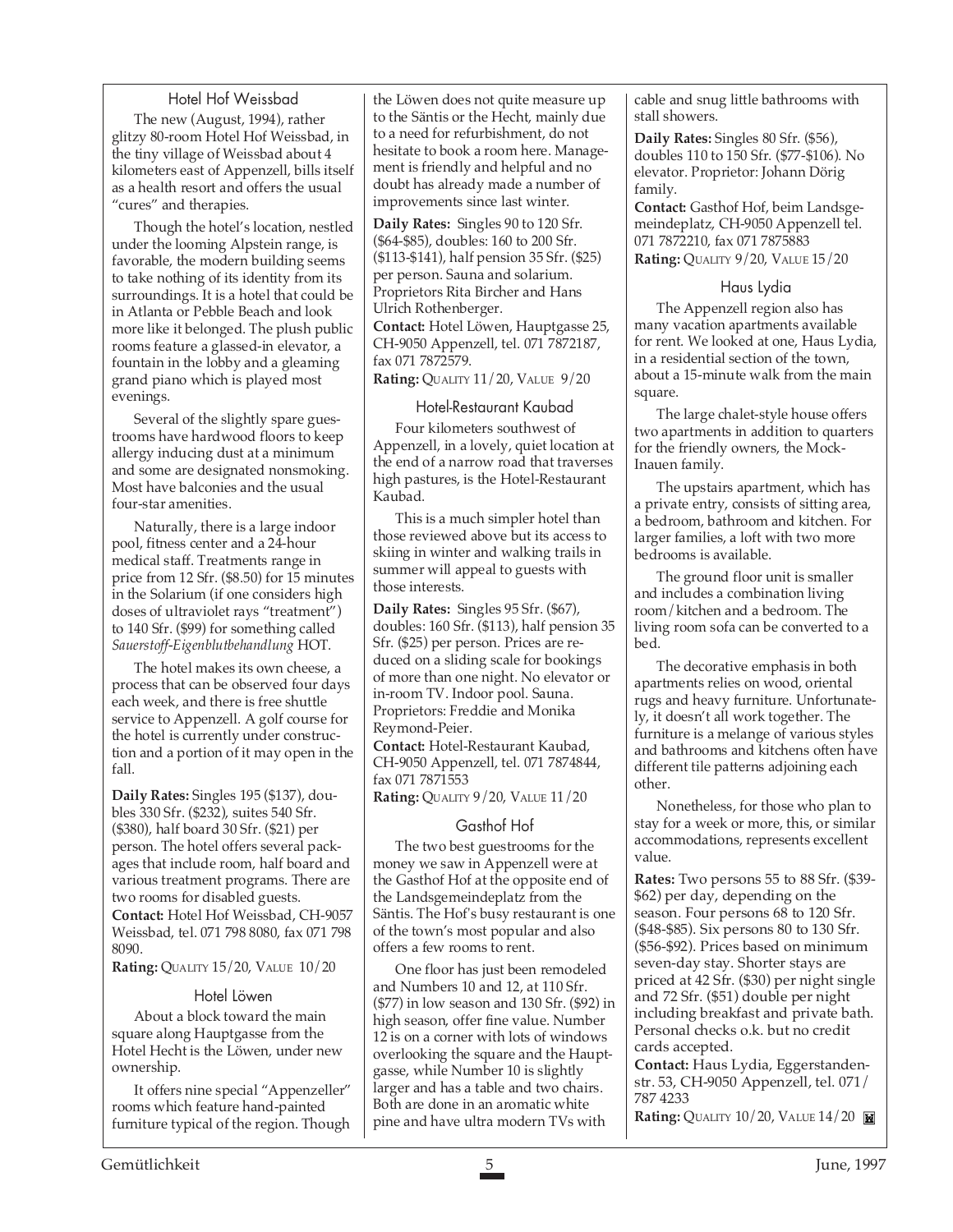# *12 DESTINATIONS Continued from page 1*

What this all adds up to is that 1997 may turn out to be a record year for the number of Americans visiting Europe. And what that means is the best-known cities and attractions will be overrun with visitors.

If this summer is your trip of a lifetime and you have no choice but to fight your way in and out of the great museums, castles and cathedrals of Europe, there are one or two things you can do to ease the pain a bit.

• Visit the really hot attractions, like Bavaria's **Royal Castles**, early in the morning or late in the afternoon. Be among the first in line when they open or among the last visitors of the day. Our man in Florence said the line to see David dwindled to only a handful between the hours of 5 and 6 p.m. Use the middle of the day to shop, sit at a sidewalk cafe or walk. Some attractions, like the palaces of **Nymphenburg** in Munich and **Schönbrunn** in Vienna have huge, beautiful grounds which are great for strolling at almost any time. You could, for example, tour Nymphenburg first thing in the morning, then walk the grounds at your leisure and, in the afternoon, visit the less popular but fantastic botanical gardens that are adjacent to the palace grounds.

• Drive the back roads. It takes longer but you'll be away from the crowds and feel as though you're on a private, personal expedition rather than part of an invading army.

• In the biggest cities, like Vienna, Munich and Berlin, visit attractions the guidebooks don't tout so highly or are a little away from the center of tourist activity. In Munich, walk the **Englischer Garten** and see the **Bavarian National Museum**. In Vienna, visit the **KunstHaus Wien/Hundertwasser** or spend an afternoon in the **Prater**, a giant amusement park where you'll be among Viennese instead of Americans.

Berlin is so spread out it's easier to get away from the hordes. Take a boat ride on the Havel and visit the strange but fascinating **Checkpoint Charlie Museum** whose eclectic collection of memorabilia tells the story of both successful and tragic escape attempts from behind the Berlin Wall.

In Germany, Austria and Switzerland, of course, are thousands of villages and towns tourists seldom see. Many have great charm, history, culture, recreational options and as such offer an attractive summer alternative to the most popular places. You will find tourists in all, sometimes quite a lot, but not so many as in the tourist meccas.

# **Austria** Attersee

*T*his village on the Attersee, about 35 miles east of Salzburg, is the center of a relatively inexpensive resort area in Austria's Salzkammergut. Moderately-priced hotels and inexpensive vacation apartments abound.

**Don't Miss:** A lake tour on the Attersee-Shiffart with lunch on board. A day in nearby Bad Ischl, summer headquarters of Emperor Franz Josef and home of composer Franz Lehar. **Recommended Hotels:** Hotel Seegasthof Oberndorfer, Haupstrasse 18, A-4864 Attersee, tel 07666/7864-0, fax 07666/7864-91. Rooms from \$67. Pension Alpenblick, Abtsdorf 56, Attersee, A-4864, tel. 07666 75 43, fax 07666 74 71. Rooms from about \$30. **Where to Eat:** Café 1er Beisel, Landungsplatz 6, A-4864, tel 07666/7877. Three course meals from about \$30.

# Steyr

*P*icturesque walled town south of Linz on a peninsula formed by the confluence of the Steyr and Enns rivers. The town square is lined with Gothic and Renaissance buildings.

**Don't Miss:** The *Altstadt* and the apricot *Schnapps* at Gasthof Pöchhacher. **Recommended Hotels:** Hotel Mader, Stadtplatz 36, Steyr A-4400, tel. 07252/533580, fax 07252/533506. Rooms from about \$70. Schwechater Hof, Leopold-Werndl-Strasse 1, Steyr A-4400. tel. 07252/ 53067, fax 07252/5477054. Rooms from about \$55

**Where to Eat:** Gasthof Pöchhacher, Sieringerstrasse 122, Steyr A-4400, tel. 07252/63173. Three course meals from about \$20.

# Bad Hofgastein

*S*parkling, modern village in the heart of a pretty Alpine valley. Limitless opportunities for recreation, including golf. About an hour and 20

minutes by train from Salzburg.

**Don't Miss:** A visit to the historic spa town of Badgastein, which during the Victorian era, attracted Europe's crowned heads.

**Recommended Hotels:** Appartmenthotel Aurora, Am Kirchenplatz 8, Bad Hofgastein, Austria, A-5630, tel. 06432/6210-0, fax 06432/6210-62. Apartments from about \$60 per day (7 days)

Hotel Norica, Kaiser-Franz-Platz 3, Bad Hofgastein, Austria, A-5630, tel. 06432/8391-0, fax 06432/8391-500. Rooms from about \$75

**Where to Eat:** Hotel-Café Austria, Bad Hofgastein, Austria, A-5630, tel. 06432/6223. Three course meals from about \$20.

# Burgenland

*G*et way off the track in this unique part of Austria south of Vienna on the Hungarian border. Interesting towns are Mörbisch and Rust, both on the rather strange Neusiedler See, a 124 square-mile body of water surrounded by reeds. Only seven feet at its deepest point, it sometimes mysteriously disappears; the last time being from 1868 to 1872. Walk the towns, note the rooftop storks' nests and stop in the garden of a *Heurige* (wine tavern) for a snack and a glass of fresh white wine made on the premises.

**Don't Miss:** The Neusiedler See **Where to Stay:** Seehotel Rust, A-7071, Rust, phone 02685/381, fax 02685/381 419. Rooms from about \$90. **Where to Eat:** Any of the wine taverns.

# **Germany**

# Trier

*T*his historic old wine town is littered with irrefutable evidence that it was once the capital of Ancient Rome in Germany. Use it as a headquarters to explore the Mosel or Saar wine regions. Luxembourg and France are nearby.

**Don't Miss:** The **Imperial Roman Baths**, the **Roman Amphitheatre** and a boat ride on the Mosel. **Recommended Hotels:** Hotel Petrisberg, Sickingerstr. 11-13, D-54296 Trier, tel: 0651/4 64-0, fax 0651/4 64 50

**Where to Eat:** Palais Kesselstatt, Liebfrauenstr. 10, D-54290 Trier, 0651/40204, fax 0651/42308.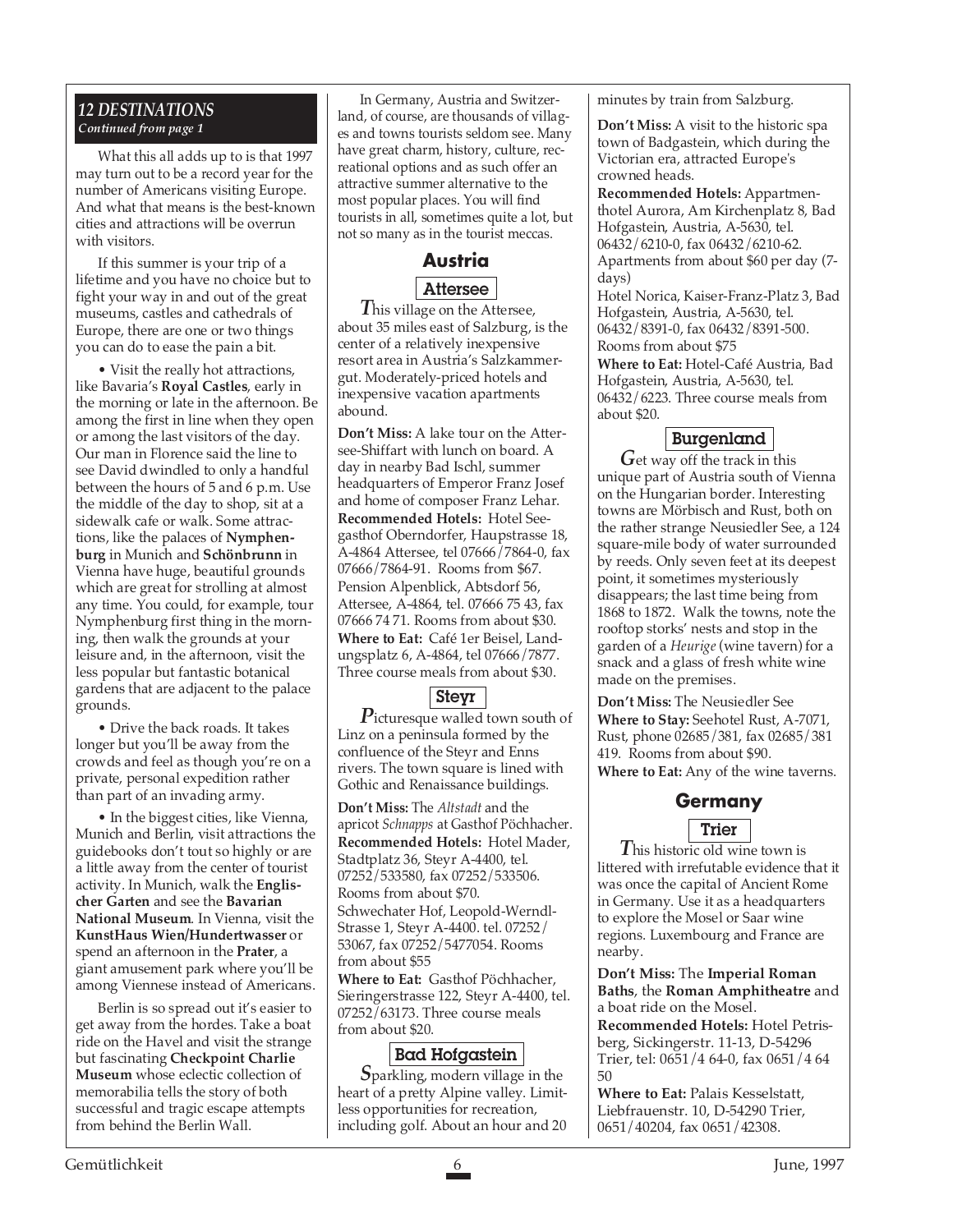# Bamberg

*O*ne of Germany's most enchanting towns. Wonderful buildings, great riverside setting. Wander the *Altstadt* at dusk, just as the lights which illuminate the old buildings, bridges and statuary begin to take effect.

**Don't Miss:** *Rauchbier* ("smoky" beer) at **Brauerei Schlenkerla**, Dominikanerstrasse 6.

**Recommended Hotels:** Hotel St. Nepomuk, Obere Mühlbrücke 9, D-96049, Bamberg, phone 0951/25183, fax 0951/ 26651. Rooms from about \$78. Wilde Rose, Kesslerstr. 7, Bamberg, D-96047, phone 0951/28317, fax 0951/ 22071. Rooms from \$53.

**Where to Eat:** Weinhaus Messerschmitt, Lange Str. 41, Bamberg, D-96049, phone 0951/27866, fax 0951/ 26141. Three course meals from \$26.

# Weimar

*R*ich in history and physical beauty, this small town of 60,000 is readying to be Europe's "Cultural Capital" in 1999. Because it was four decades behind the Iron Curtain, tourists have yet to arrive in big numbers.

**Don't Miss:** The small chapel in the town's **Alter Friedhof** (old cemetery) containing the coffins of Schiller and Goethe, called by many the greatest German of them all. **St. Peter's Cathedral** in nearby Erfurt. Ilm Park. **Where to Stay:** Wolff's Art Hotel & Restaurant , Freiherr-vom-Stein-Allee 3a/b, D-99425 Weimar, tel. 5 40 60, fax 54 06 99. Rooms from about \$87 Christliches Hotel Amalienhof, Amalienstrasse 2, D-99423 Weimar, tel. 54 90, fax 54 91 10. Rooms from about \$74. **Where to Eat:** Residenz Café, Grüner Markt 4, D-99423 Weimar, tel/fax 03643/59408. Three course meals from about \$15.

# Sylt

*T*his narrow spit of land off the northwest coast of Germany has long been popular as a summer getaway for Germans but few Americans ever find their way there. What's to do? Explore the thatched roof Frisian village of Keitum. Gamble at the casino in Westerland. Dine out in some of Germany's best seafood restaurants. Our recommended hotel, the Benen Diken Hof, is one of Germany's finest small hotels, or, for cheaper accommo-

# **Tourist Hot Spots Summer, 1997**

**Austria** Innsbruck Salzburg Vienna Grinzing Hofburg Palace Kärntnerstrasse/Graben Schönbrunn Palace Spanish Riding School St. Stephan's Cathedral **Germany** Bavarian Castles Neuschwanstein Hohenschwangau Linderhof Berchtesgaden Berlin Charlottenburg Palace Ka De Wa Dahlem Museums Pergamon Museum Potsdam Germany's Rhine Valley Heidelberg Munich Deutsches Museum Marienplatz Nymphenburg Palace Pinakothek Museums Residenz Palace Meissen Romantik Road Cities Rothenburg ob der Tauber

**Switzerland** Chillon Castle near Montreux Interlaken Grindelwald Gruyères Lucerne

# **Congested Roadways**

Basel-Frankfurt Autobahn Border crossings to eastern countries Brunig Pass: Interlaken-Lucerne Austria: Main East-West Landeck-Feldkirch German Alpine Road: Lindau-Berchtesgaden Gotthard Tunnel Grossglockner Road: Austria Munich-Nürnberg Autobahn Nürnberg-Frankfurt Autobahn Salzburg-Munich Autobahn St. Moritz south to Lake Como Rhine Valley: Rüdesheim to Koblenz Romantik Road: Würzburg to Füssen Vienna-Salzburg Autobahn

dations, you may wish to contact the tourist office (Am Tipkenhoog 5, D-25980 Keitum, tel 04651/3370, fax 04651/33737) about vacation rentals.

**Don't Miss:** The beach promenade in Westerland and miles of sand dune trails.

**Where to Stay:** Hotel Benen Diken Hof, Süderstrasse, D-25980 Keitum, tel. 04651/93830, fax 04651/938 383. Rooms from about \$85. **Where to Eat:** Alte Friesenstube, Gaadt 4, D-25980 Westerland, tel. 04651/ 1228, fax 04651/26319. Three course meals from about \$26.

# **Switzerland**

# The Emmental

*R*olling pastures, huge farmhouse/barns and tiny farm villages that attract few tourists are the main features of this placid region east of Bern. Switzerland's most inexpensive vacation apartments and chalets are found here. Famous for the cheese. The pace is slow.

**Don't Miss:** Country drives and the village of Langnau.

**Where to Stay:** Hotel Hirschen, CH-3550 Langnau, tel. 034/402 1517, fax 034/402 5623. Rooms from about \$56. **Where to Eat:** Hotel Hirschen, CH-3550 Langnau, tel. 034/402 1517, fax 034/402 5623. Three course meals from about \$34.

# Lake Constance

*T*he south shore of Lake Constance offers several interesting towns, a few vineyards and, of course, the lake. From Stein am Rhein east to Bregenz in Austria is perhaps 60 miles.

**Don't Miss:** Stein am Rhein, tiny Gottlieben near Kreuzlingen, a walk around the German city of Konstanz and the ferry from Romanshorn to Friedrichshafen in Germany.

**Where to Stay:** Schlössi Bottighofen, Seeterrace, Bottighofen CH-8598, tel. 071/688 1275, fax 688 1540. Rooms from about \$120.

Seehotel Schiff, Mannenbach am Untersee, CH-8268, tel 072/663 41 41, fax 072/663 41 50. Rooms from about \$70 **Where to Eat:** Hotel Krone, Gottlieben, CH-8274, tel. 071/666 8060, fax 071/ 666 8069. Three course meals from about \$40.

# Morges

*P*retty little town on Lac Léman (Lake Geneva) between Lausanne and Geneva in the La Côte wine region. Exploring such villages as Apples, Vufflens-le-Château, Biere and Ballens on the slopes above the lake, you will find few tourists. You can see Audrey Hepburn's grave in nearby Tolochenaz. Geneva and Lausanne are<br>Continued on page 8...